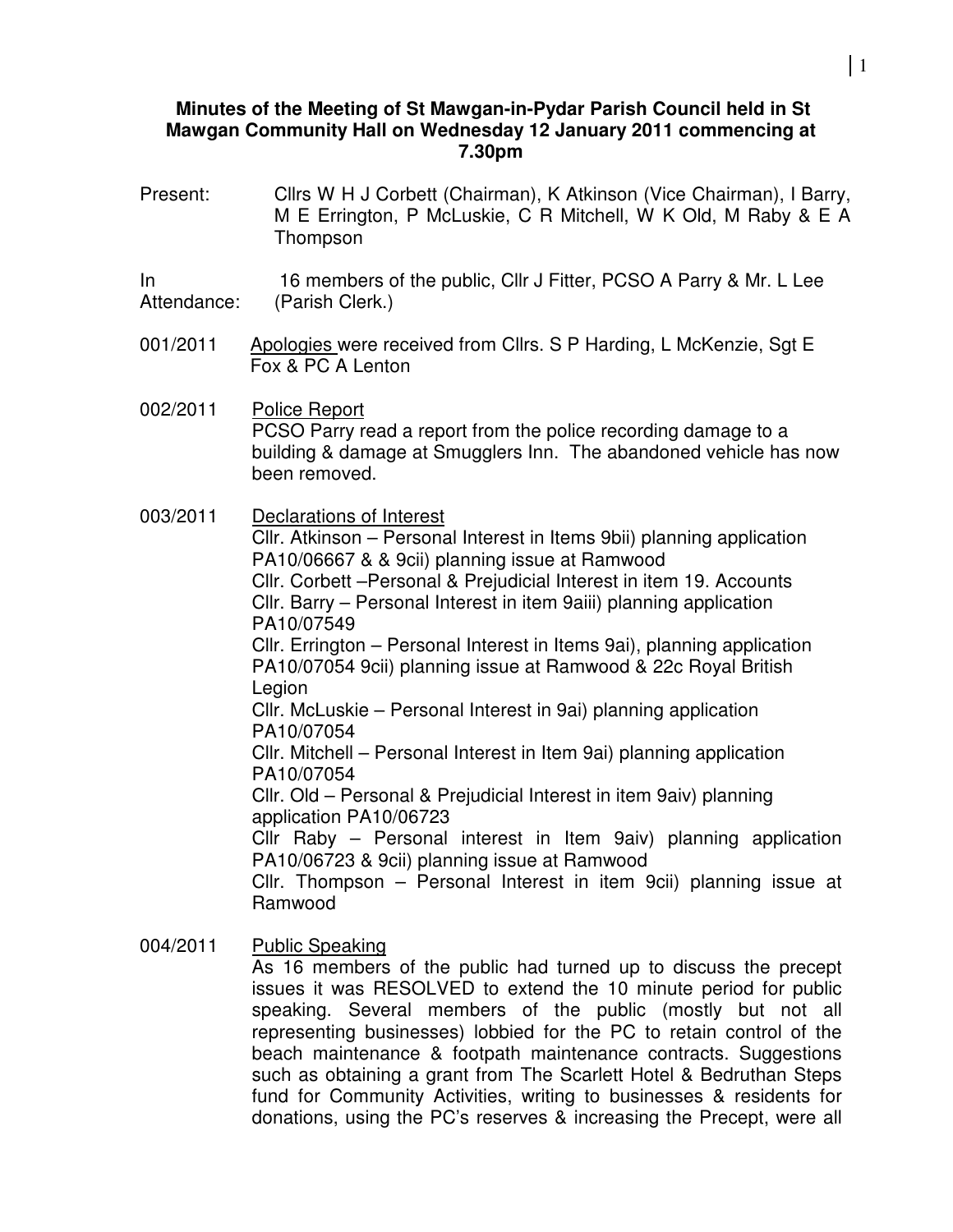offered. Many were of the opinion that passing control to CC would result in an inferior service & stated that cleanliness should be the top priority for any tourist attraction.

The issue of communication with the public was raised as many parishioners had been unaware of the Public Meeting held the previous month. The PC will consider ways to improve.

### 005/2011 Minutes of Meeting 8 December 2010 **Resolved** to accept the Minutes of the meeting held on 08 December 2010 at 7.55pm as a true record of the meeting and they were signed by the Chairman.

## 006/2011 Precept

The Council discussed the merits of keeping the contracts in house or passing them back to CC. It also considered the benefits to the parish & recognised that the impact on the residential parishioners would be different to that for local businesses. The overall view was to maintain the status quo for a further 12 months during which time the PC would be able to explore its options further.

It was resolved to set the Precept for the year 2011/2012 at the level of £28,000.00. The beach contract would be renewed for a further year & the general maintenance contract would be extended for a further 12 months.

The clerk will contact the contractors to advise them of the decision. NB. The PC took responsibility for churchyard maintenance in 1999 & is unable now to pass this duty on to CC.

- 007/2011 Clerk's Report The Clerk's report had been circulated prior to the meeting. The Clerk handed out sets of footpath maps to 5 Councillors. If any other councillor would like a set please contact the Clerk.
- 008/2011 Vacancies in Council Councillors were requested to encourage parishioners to express an interest in co-option to the Council.

# 009/2011 Planning

(a)New Applications

- i) PA10/07054 Mr & Mrs T & E Uff, Greenacres Trenance Proposed conversion of garage to granny flat, bathroom & motor garage (amended resubmission) **Resolved: No objections**, but point out the proposed new garage is forward of the current building line.
- ii) PA10/06667 Mr A Houghton, The Stables, Denzell Mill

Proposal to remove existing high level kitchen window & replace with new window in south elevation. **Resolved: No objections**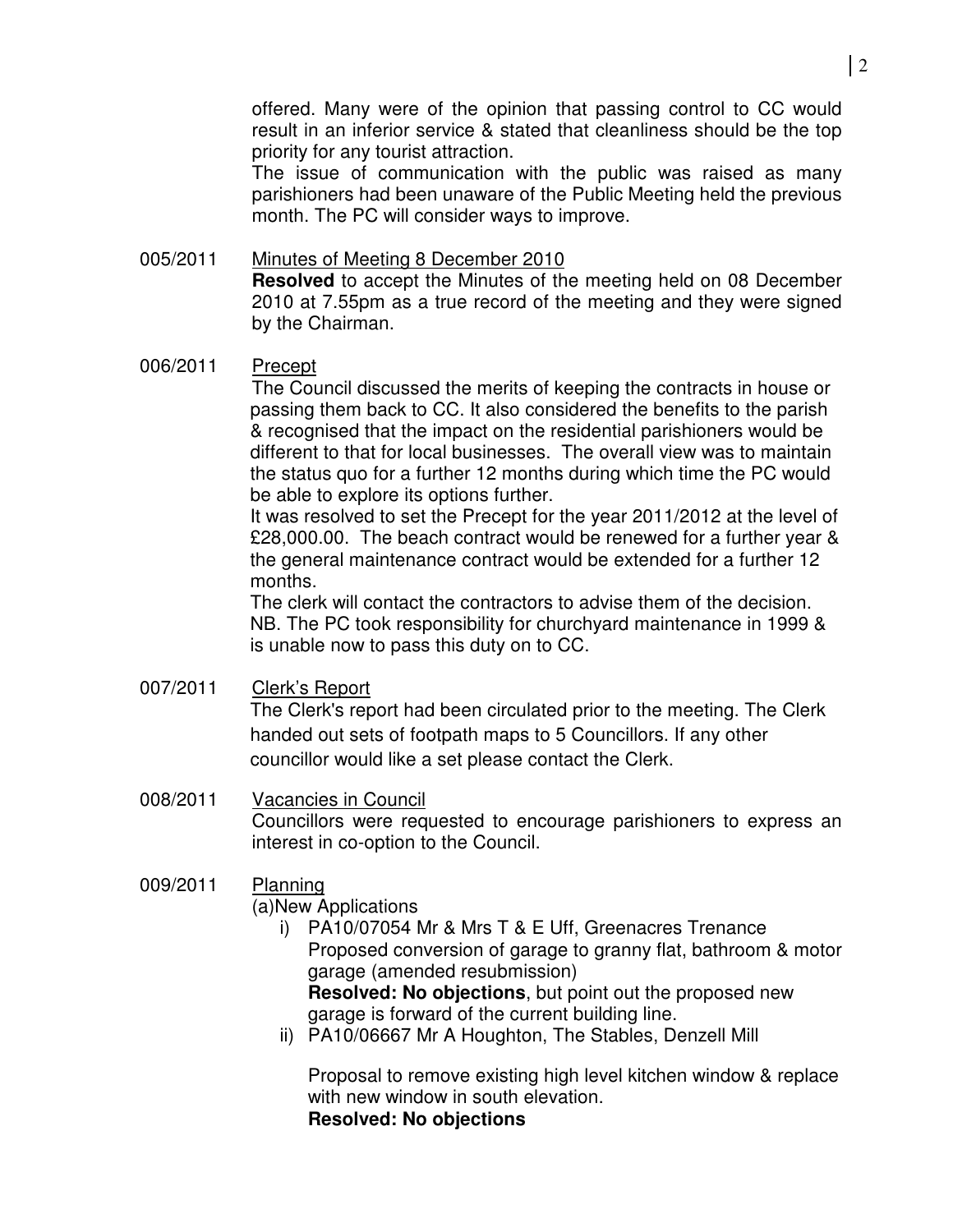iii) PA10/07549 Mawgan Porth Holiday Park, Marver House Access to White Lodge, Mawgan Porth Proposed landscaping works

# **Resolved: No objections**

iv) PA10/06723 Mr B Old, High Barn Farm, St Mawgan

Retention of shed for wormery Advice received that application has been withdrawn.

v) PA10/08416 Mr T Flanagan Cornwall Council, Newquay Airport New Road Carloggas, St Mawgan. The reconstruction of the central 23m width of link taxiway currently known as Charlie South. Between the runway & southern taxiway, in flexible construction, together with the replacement of the associated pavement markings. The installation of two 25m high floodlighting masts to the north & south of Hangar 404 apron to replace existing floodlighting masts & the replacement of fitted lighting lamps mounted on Hangar 404 above the doors.

## **Resolved: No objections**

- a. Advices and decisions from Cornwall Council
	- i) C2/09/01144 Merlin Golf Club Refusal of replacement hole
	- ii) PA10/07448 Consent to fell trees- The Old Rectory St Mawgan
	- iii) PA10/07391 Grant of conditional planning permission. To build porch at Church Close, Trevarrian
	- b) To discuss enforcement issues
		- i. Horsebox / caravan in valley field Advised that CC are issuing a planning contravention notice.
		- ii. Ramwood, Lanvean, St Mawgan, Newquay, TR8 4EY- To discuss complaints received re building work. It was clarified that this was not an enforcement issue, just concern over the work extending onto the highway. The issue has now been resolved.
		- iii. Trevarrian Holiday Park CC confirmation of visit to site & complaint re bowling alley opening – clerk to chase CC for update
		- iv. To refer, to CC any new issues of concern re planning no issues to report
		- v. Local Council Protocol To consider response from CC Cllr. Fitter to request confirmation of procedure from David Emerson

#### 010/2011 The Newquay & St Columb Community Network Forum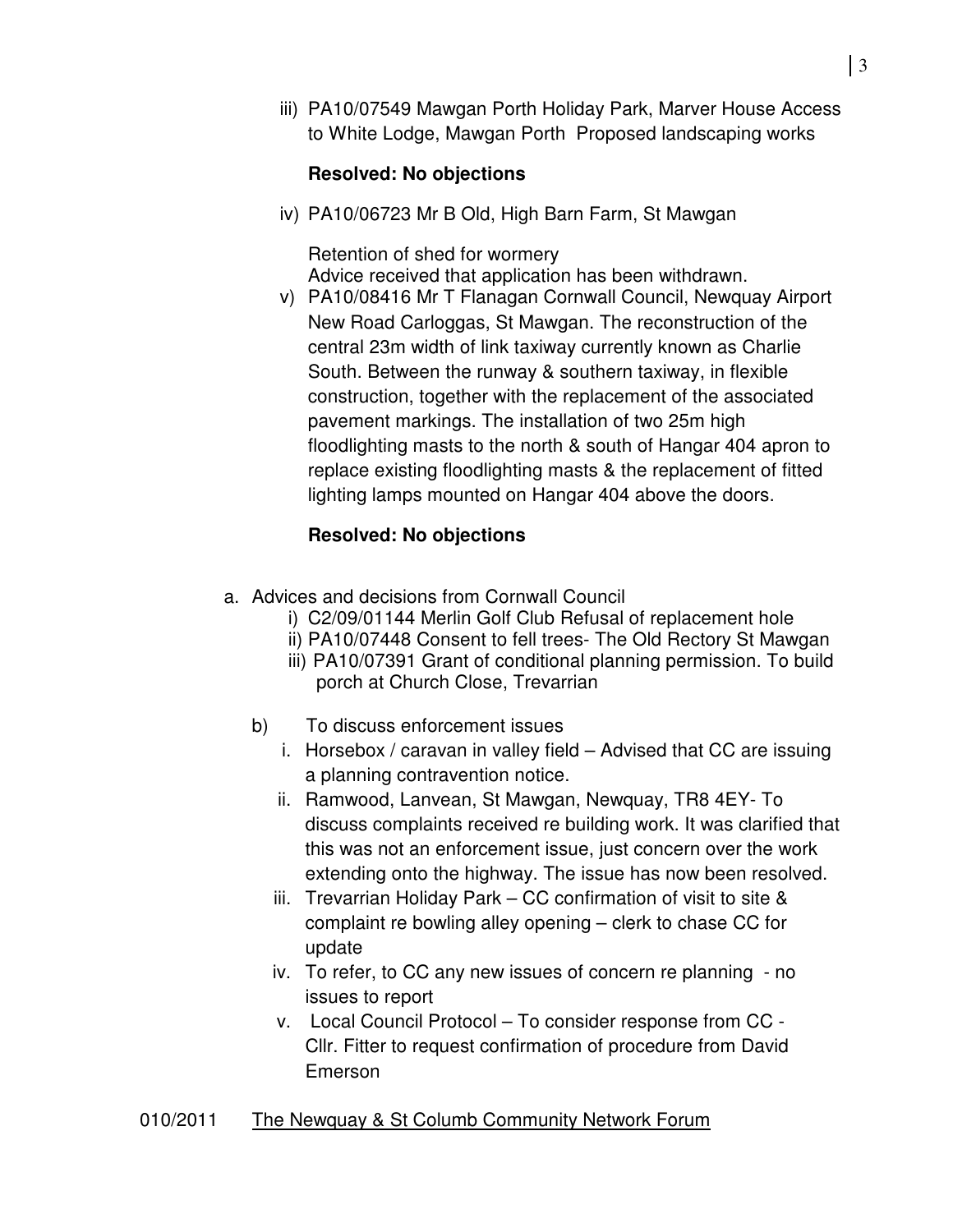Monthly report circulated prior to meeting - Noted

- 011/2011 Tree Warden **Resolved** to appoint Mr S Gardner as joint Tree Warden with Cllr. Old for the PC. The Clerk will advise CC & obtain the appropriate pack.
- 012/2011 Membership of Working Groups & other outside bodies The Chairman advised that the working groups should appoint a lead member & provide a written report with their recommendations to the Clerk for circulating with the agenda. Cllr. Raby was appointed to the Transport & Rights of Way group & should liaise with Cllrs. Errington & Thompson. The Planning group has agreed to meet on the Tuesday before the PC meeting at 6.00pm in St Mawgan Community Hall.

Appointments to other outside bodies will be considered at the February meeting.

013/2011 Mawgan Porth Beach a. Dog bin at North Steps –

> **Resolved** to purchase all-purpose bin to replace broken bin. Clerk to arrange purchase & liaise with SERCO.

b. Damage to the disabled access by CORMAC was reported. Kevin Lay of Knevitt Consulting Engineers is liaising with Steve Bayley (CC Highways) & the Clerk to repair the damage. Clerk to write to S Bayley to notify of PC's intention to examine the work once completed & to hold CC responsible for any subsequent repairs. The Chairman thanked Mr Lay for his prompt action.

Cllr. Thompson left the meeting at 9.30. Cllr. McLuskie left the meeting at 9.40

# 014/2011 Playing Field

The Chairman advised that ridge tiles were missing from the bier house & the door needs repairing or replacing. He will obtain estimates for the work. It was confirmed that the building is not listed.

- 015/2011 Burial Ground/Closed Cemetery
	- a. The PC will remain responsible for the ongoing maintenance of the Closed Churchyard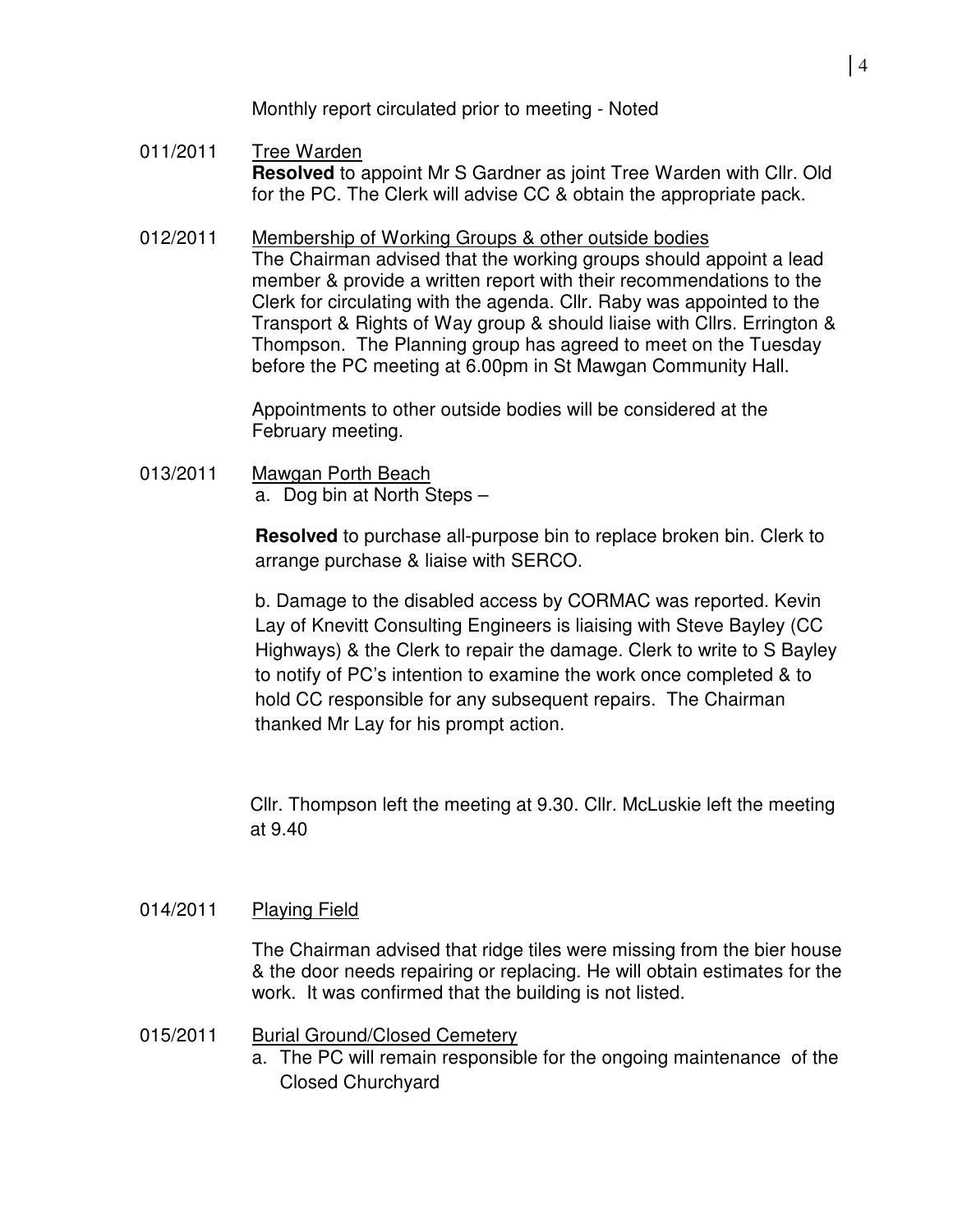- b. **Resolved** to approve Memorial for Roger Widdowson Brady (Dec'd)
- c. To note the Purchase of Exclusive Right of Burial (Cremated Remains plot) Mr D Carne
- d. Interment of Sussex Percival Parkyn due to take place on 13 January 2011
- e. Interment of Brian Jennings due to take place on 14 January 2011
- f. A review of the PC's burial fees will be undertaken, shortly.

## 016/2011 Footpaths Cllr. Old advised of problems on footpath between Ball Lane & the Convent. This will be added to the February agenda along with FP39

017/2011 Council Website Project The website www.stmawganparishcouncil.org.uk has been launched. Initial feedback from councillors has been positive.

#### 018/2011 Other reports A report on Community Waste & recycling was noted. For more information please e-mail Cllr Thompson eat.23@btinternet.com

#### 019/2011 Accounts The Chairman left the meeting & The Vice-Chairman took the Chair **Resolved** to pay the following accounts:

| T Michell   | Maintenance - December 2010                               | £ 657.99                   |
|-------------|-----------------------------------------------------------|----------------------------|
| L Lee       | Clerks November Salary & £ 790.34                         |                            |
|             | expenses                                                  |                            |
| Jayne       | Website development - $1^{st}$ year $\overline{E}$ 375.00 |                            |
| Herbert     | balance                                                   |                            |
| <b>HMRC</b> | 3 <sup>rd</sup> Quarter PAYE Tax & NI                     | 93.80<br>£                 |
| William     | Re-imbursement notice                                     | board $\mathcal{E}$ 570.59 |
| Corbett     | repairs                                                   |                            |
| Total       |                                                           | £2487.72                   |

The Chairman returned & took the Chair.

020/2011 Outstanding Highways Issues

a. St Eval Junction – CC advise they have no budget for this work. The Clerk will write to Cllr. Fitter to request the lining at St Eval Junction be carried out. b. The Transportation group will review the position of the lines at Mawgan

T